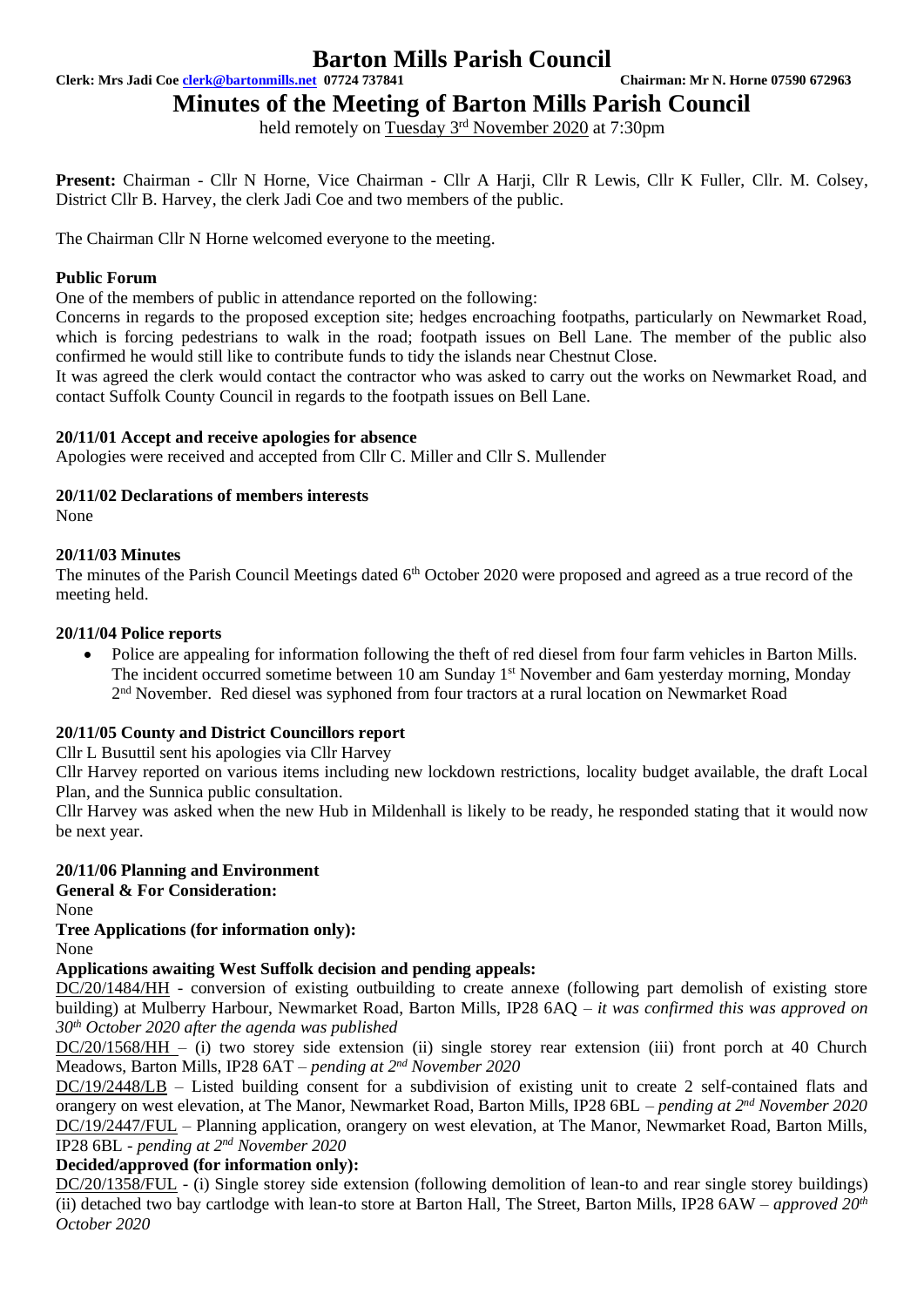# **Barton Mills Parish Council**

### **Clerk: Mrs Jadi Coe [clerk@bartonmills.net](mailto:clerk@bartonmills.net) 07724 737841 Chairman: Mr N. Horne 07590 672963**

DC/20/1359/LB - (i) Single storey side extension (following demolition of lean-to and rear single storey extensions) (ii) internal alterations to ground and first floor, the proposals comprise the demolition of a number of modern, lean-to, single storey structures, to be replaced with an extension housing a new swimming pool within the North East Section of the Property. Minor internal alterations are being proposed to the Ground Floor adjacent to the new extension. These proposals also comprise the construction of an independent cartlodge for two vehicles and lean-to store to be constructed to the South, rear of the main building at Barton Hall, The Street, Barton Mills, IP28 6AW *– approved 20th October 2020*

DC/20/1195/FUL - (i) Lay foul water drainage pipe (ii) foul water pump kiosk to serve Fiveways Service Station at land off Bury Road, Barton Mills, IP28 6AE – *approved 13th October 2020*

### **20/11/07 Clerk's Report, Matters Arising from the Minutes of the Last Meeting and Correspondence**

The clerk reported on the following:

-the external audit has been completed, there were no issues and the Notice of conclusion of Audit has now been published.

-The church clock has been repaired and final invoice received, which is within the invoices for approve later on in the meeting. If the invoice is approved then she will inform the 100Club and the Preservation Trust as they had agreed to contribute funds totalling £871 towards the cost. (JC)

#### **20/11/08 Parish Matters**

20/11/08.1 Exception site on Newmarket Road update

It was reported that three councillors and representatives from Havebury had a very positive meeting including a site visit. It is hoped that Havebury will have amended site plans ready to view and discuss at the next Parish Council meeting.

It has been discovered that there is covenant on the land, which has meant that the legal progress has been slower than hoped but the land agent has stated this should be done soon.

20/11/08.2 Maintenance of Assets

a) Lighting

Pearce and Kemp have confirmed they can carry out the works to move the light in Bell Lane early January, and UKPN have confirmed they will still pay for the costs and that they can disconnect the light on  $5<sup>th</sup>$  January. Cllr K Fuller reported on faulty lights in the Parish.

b) Play park, including receiving quotes to carry out works

As only two quotes had been received it was agreed to carry this item forward in hope a third quote is received prior to the next meeting.

Cllr N Horne estimated the likely cost will be about £2,500 for the park work and £500 for a new bench and as the Burrell Trust have confirmed they can donate £3,000 to this work there should be little or no cost to the Parish Council.

#### 20/11/08.3 Substation update

The lease has now been signed, £850 has been received from Bendall and Sons, £100 refund of payment on account and £750 for upfront rent costs

20/11/08.4 Covid-19 update and issues in the Parish

The new lockdown restrictions were discussed.

20/11/08.5 SID Rota

The rota was agreed until January 2021

20/11/08.6 Request to tidy islands at Chestnut Close and new Barton Mills sign

As the owner of the land had yet to be determined it was agreed to bring this item forward to the next meeting. 20/11/08.7 Request to contribute funds to replace bridge in Mildenhall update

It was reported that the clerk confirmed that they would donate £1000 towards the costs and possibly more funds

could be included in the 2021/22 budget. Suffolk County Council have responded thanking the Parish Council for their offer. They also stated that they are hoping to carry out the works before the end of the financial year so the Parish Council so any funding the Parish Council agreed in their 2021/22 budget could be used for improvements to other area rights of ways.

20/11/08.8 Remembrance Sunday

Following completion of a risk assessment carried out in October it was agreed to hold a shortened ceremony on Sunday 8th November with a maximum of 12 attendees. Attendees have been asked book a place via the clerk and have been asked to maintain social distancing and to sign in for track and trace purposes.

Following the new lockdown restrictions, it was agreed to go ahead with the original plan, however groups could no longer stand as 6 but as individual householders. Cllr's N Horne, M Colsey and K Flack, agreed to attend to help marshal then event.